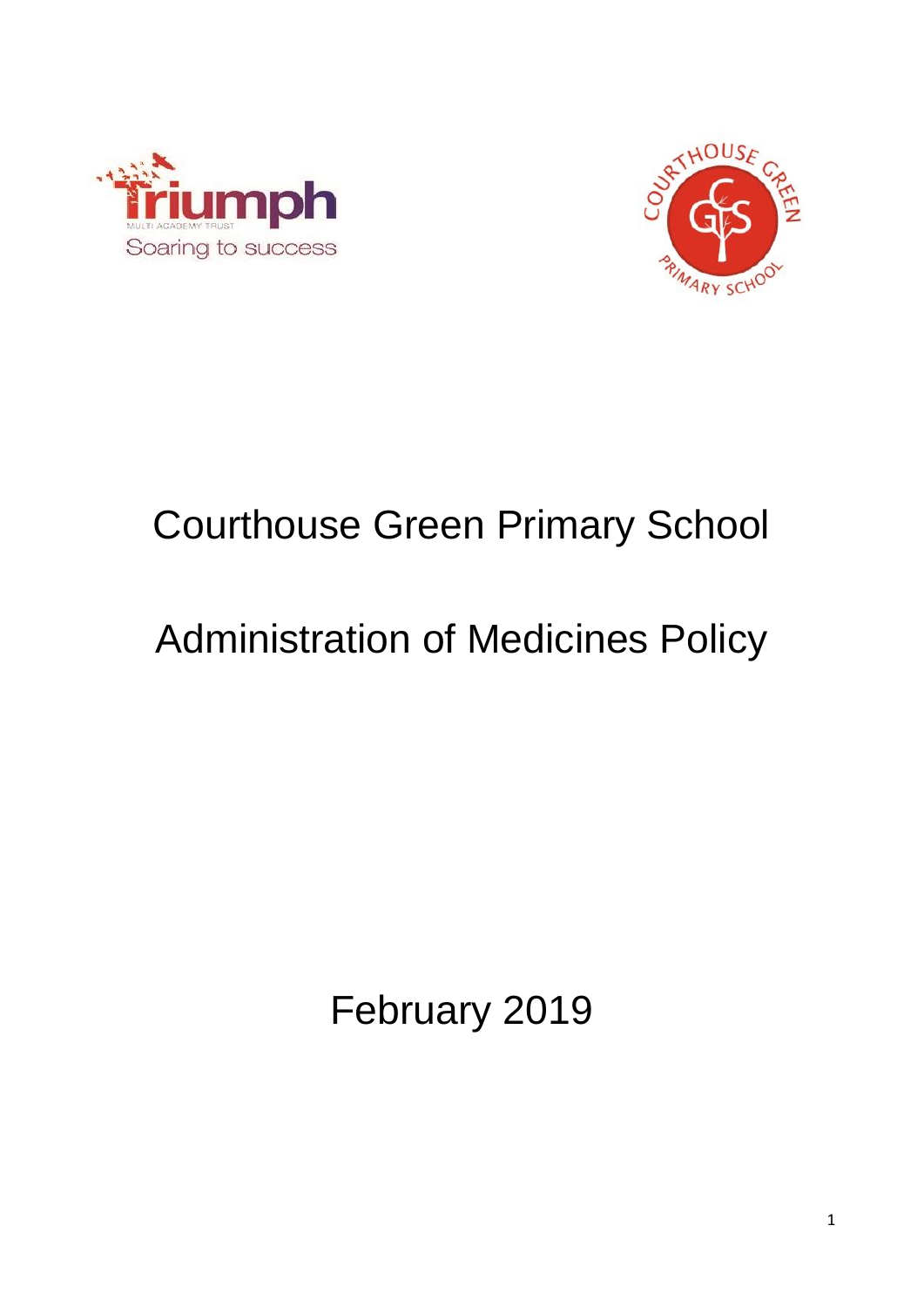## **Policy and Procedures for the Administration of Medicine to Children**

### **Parents/Carers:**

Whilst it is your responsibility to make sure that your child is well enough to attend school, we recognise that there may be occasions when you are advised by a doctor that your child may return to school while still needing to take medicines.

Parents should provide the school with detailed information about medical conditions affecting their child and any treatment that the child receives (in writing where possible). Parents should also keep the school informed of any new or changing needs.

Some of our pupils may need to take medication on a daily basis. In such circumstances we will work closely with parents/carers to support the child, putting a Care Plan in place (for any illness that may require urgent treatment) where necessary.

#### **Management of medication within school:**

Where possible, medicines should be administered to children by their parents/carers. If parents are not able to come to school during the day the school can, where it is felt necessary, organise administration of prescribed medicine to a child.

Any medicine that you are asking the school to administer MUST be in the original box and show the original label complete with the child's name, date of prescription and dosage. Medicine will be administered by a member of the Admin Team.

We have been advised by the School Nurse that antibiotics should not need to be given in school (other than Wraparound). Parents can give the antibiotics three times a day, just before and after school and then at bedtime. If a child has a nasty case of tonsillitis or similar they may need antibiotics four times a day, in which case we would be prepared to administer it at lunchtime.

Parents/carers MUST complete a consent form giving details of any medication, dosage, time of dosage and emergency contact details. Without the completed consent form we WILL NOT administer any medicine. A medicine spoon or syringe must be supplied by the parent/carer for us to administer the medicine. We require that the first dose of any medication is given at home so that parents are aware of any side effects.

If a pupil refuses to take their medication no member of staff will enforce the dose. We will however, inform parents/carers of the situation as soon as possible.

Medication that needs to be stored in a fridge will be stored in the labelled 'medicine' bottom drawer in the staff room fridge.

#### **Wraparound:**

If your child attends Wraparound and you require the Leader to administer medicine to your child, you will need to complete the school consent form giving them permission to do so. Wraparound follow all school policies and procedures. If you have filled a form in at the school office we can share a copy of that form with Wraparound – please ask when you complete the form.

#### **Under no circumstances should children be sent into school with medicine:**

Medicine MUST be brought to and collected from the school office by the parent/carer.

#### **Administering medication:**

A member of staff will administer medication following the agreed procedure: Confirm the pupils name and the name on the medication Check the written instructions provided by the parent/carer/doctor, including the dose allowed Check the expiry date on the medication Administer the medication Record the date and time and sign the record sheet.